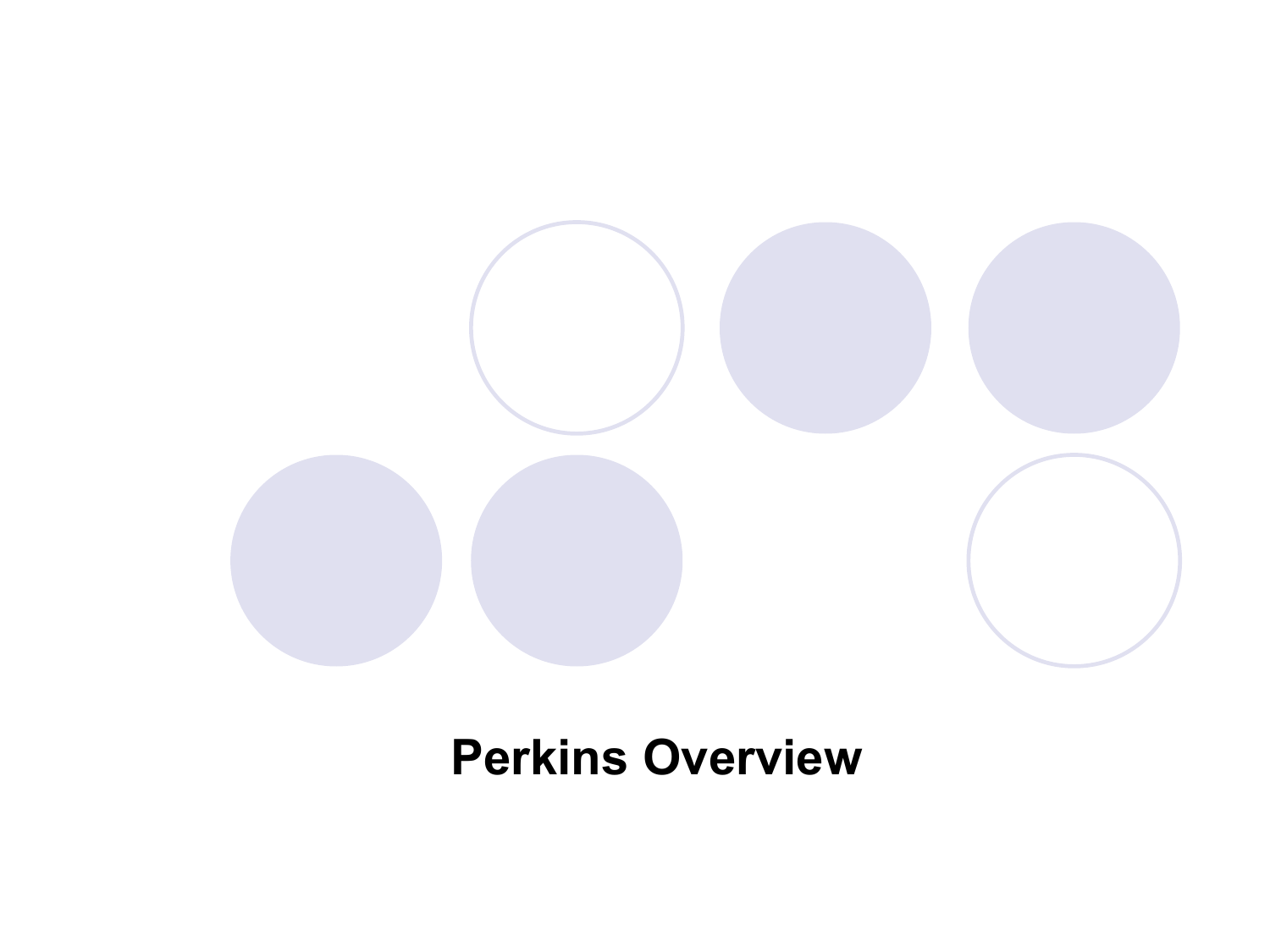## **Shared Responsibility**

**United States Government** 

**State of Georgia/ TCSG** 

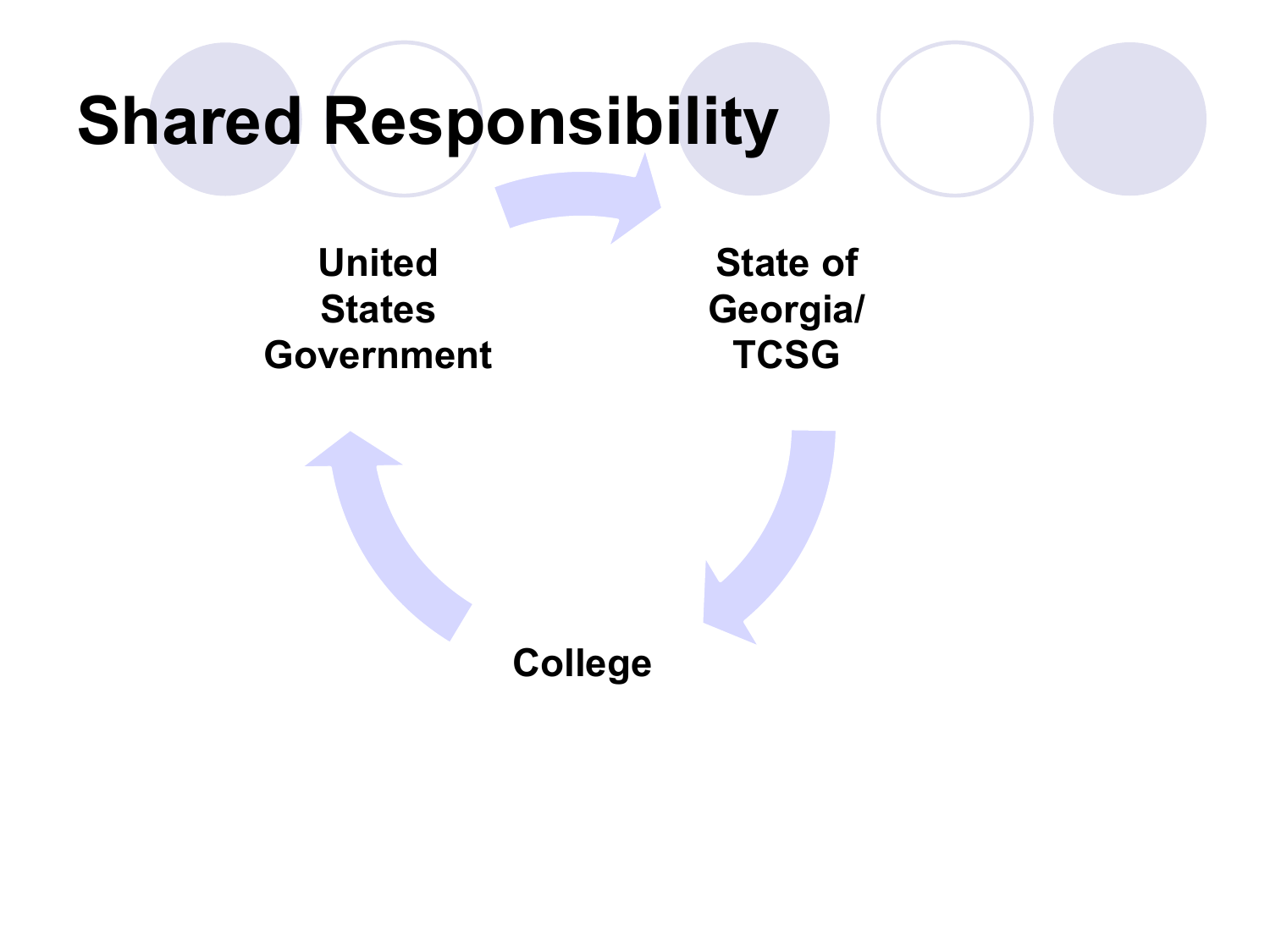#### **What Are Our Responsibilities?**

- **Implement the Perkins Five-Year Plan**
- **Ensure Proper Fiscal Internal Controls Are** in Place
- Submit Perkins Budget Amendments
- Collect Data on Special Populations
- **Track Performance on Core Indicators**
- Implement Improvement Strategies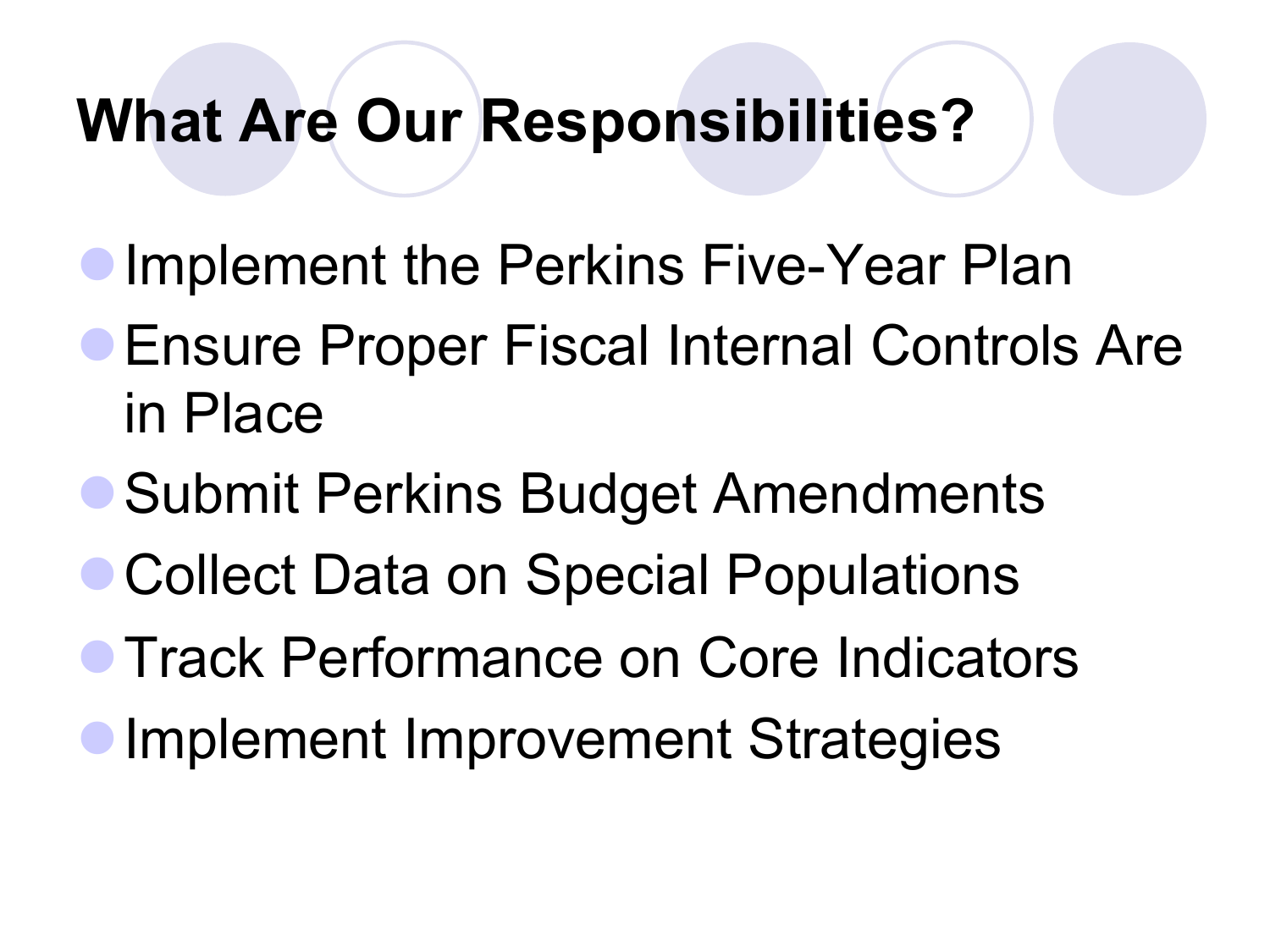# **Timeline/Expectations**

December/January Carryover Info Available February Risk-Based PAR List Available March **Local Application Shared**  with Local Board April Perkins Forms/Budgets Improvement Plans Due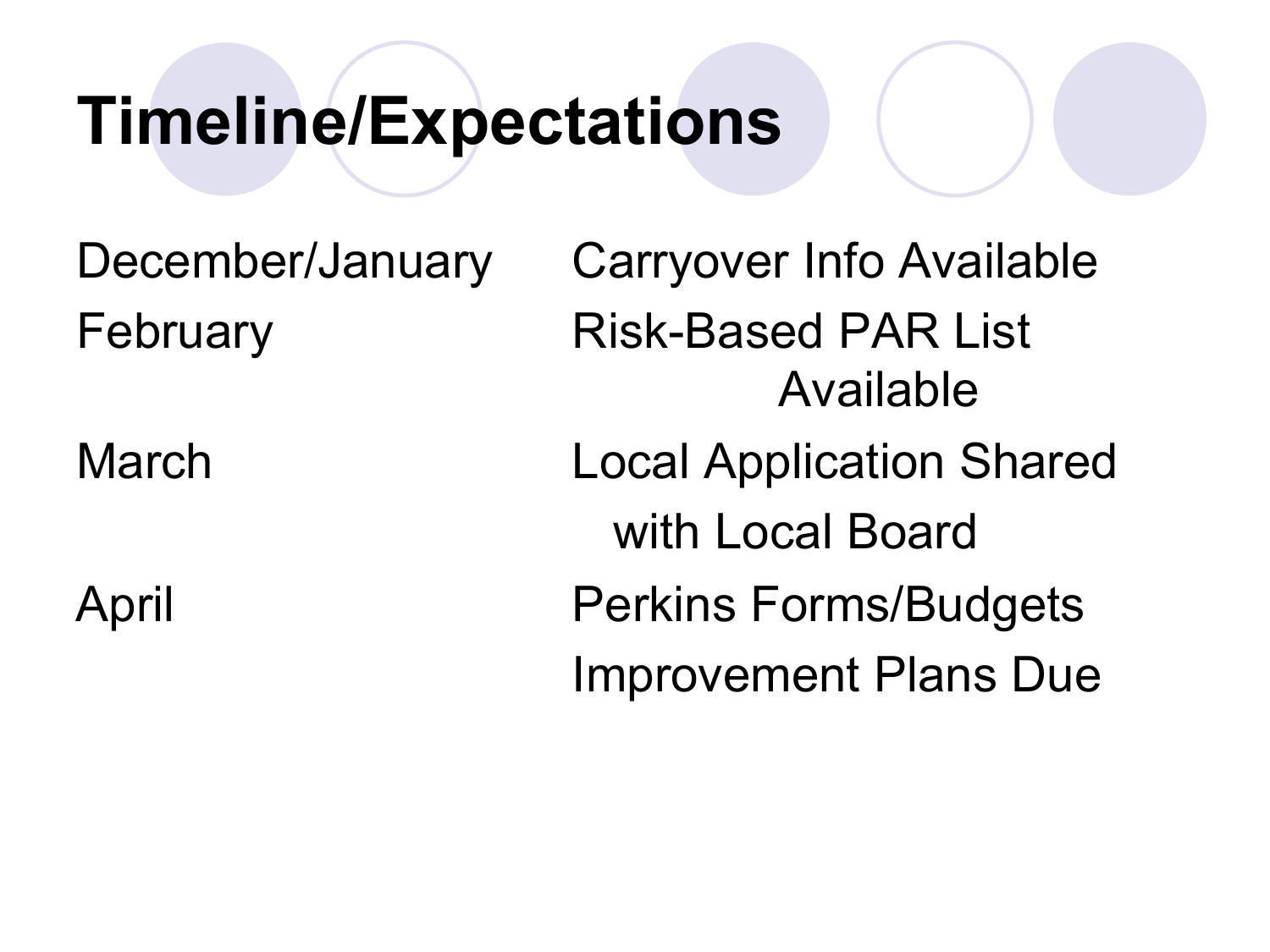## Using Perkins Funds

- **Perkins is for occupationally specific, credit** programs to improve student performance.
- **Perkins money must be used according to your** approved budget and plan.
- **Colleges must expend monies on Required Uses** of Funds, even if not from Perkins.
- **You cannot supplant state/local funds, nor other** state/federal requirements with Perkins.
- **If you have questions, ASK!**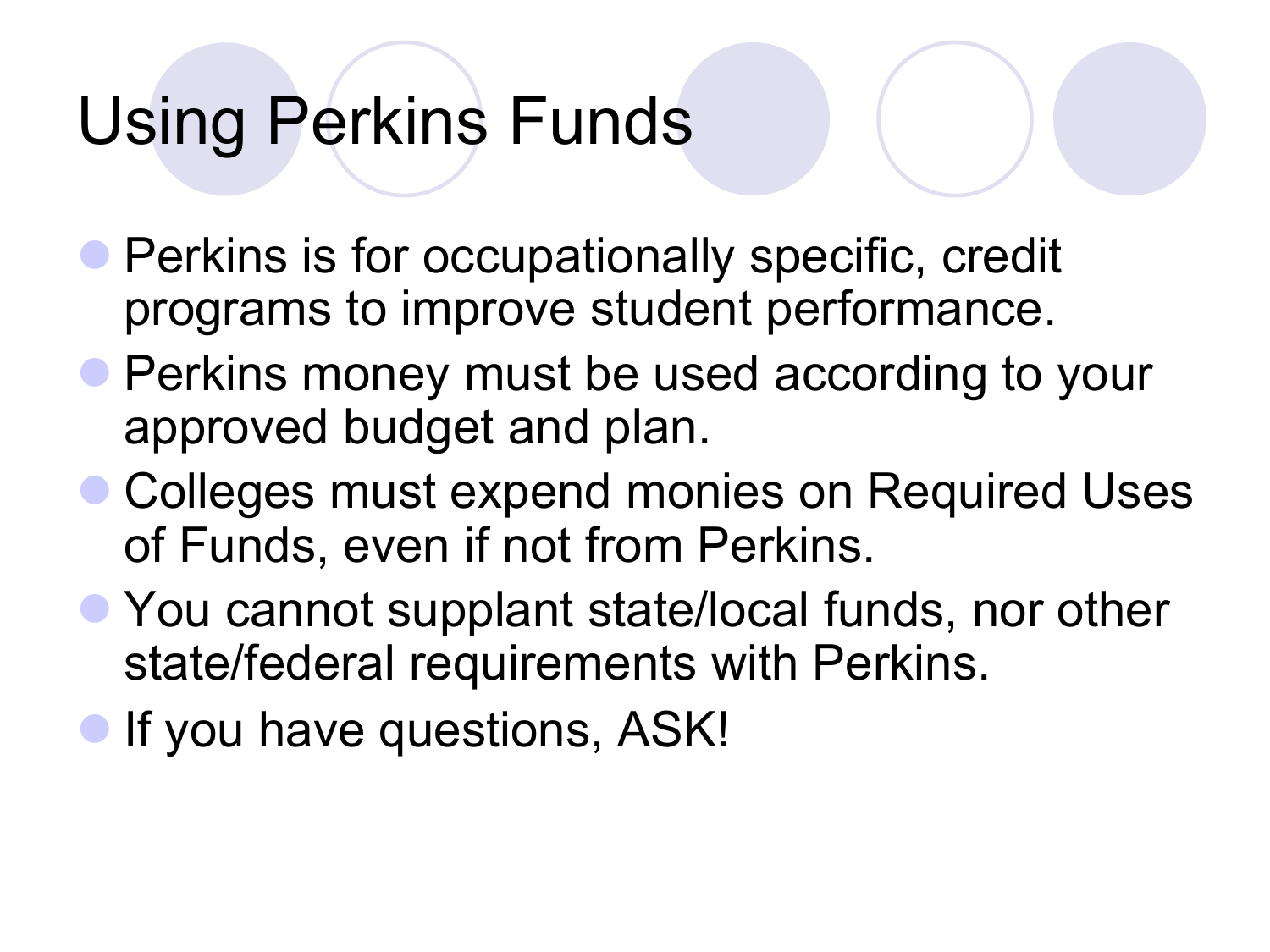## Unallowable Costs

- General Equipment (including furniture, computers, projectors, DVD players)
- Non-occupationally specific or non-credit
- Revenue-generating activities (for the college or specific employees)
- Things given to students
- Marketing, recruitment, and entertainment
- Supplanting!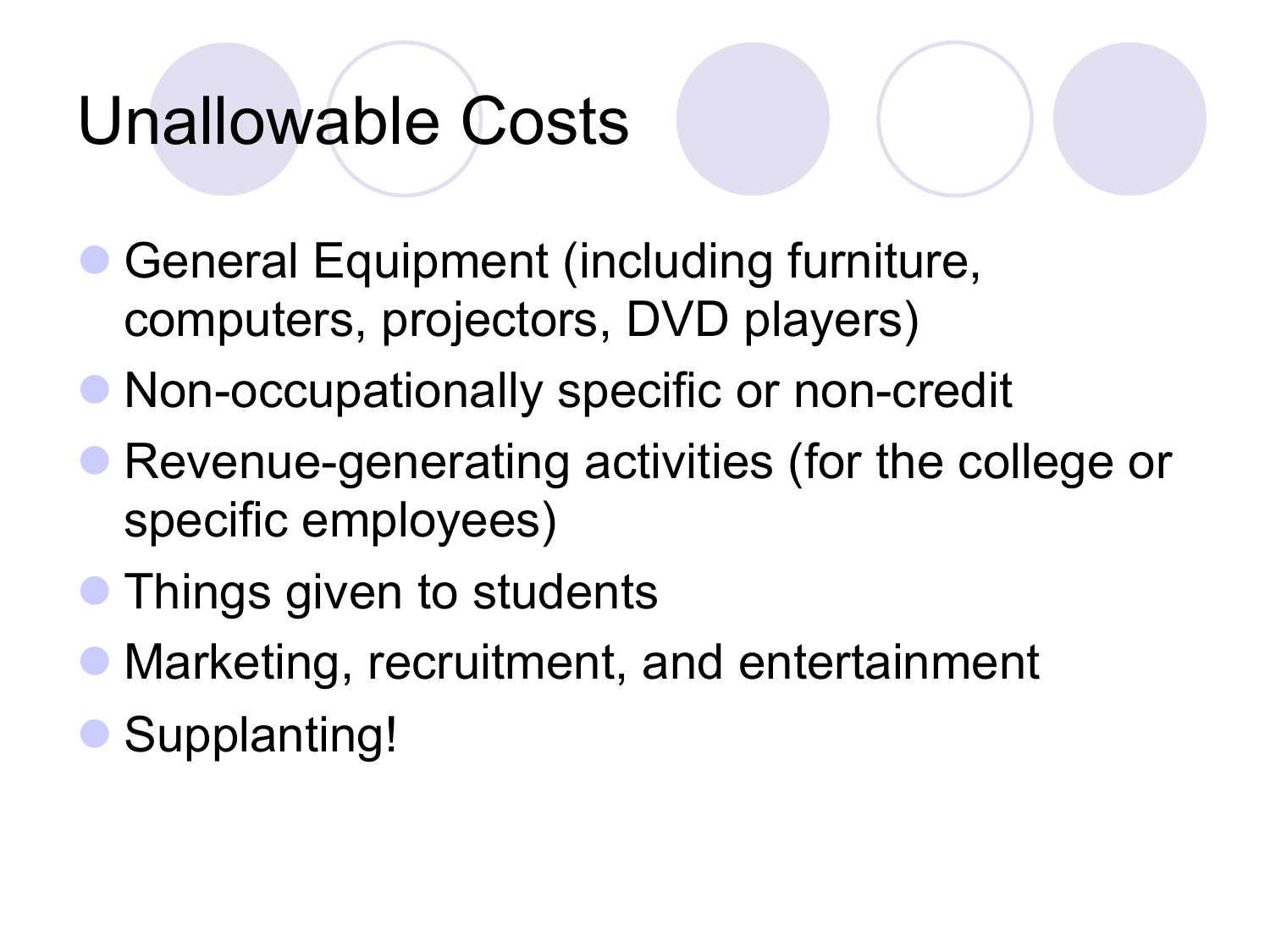#### DISTRIBUTION OF FUNDS

**Funds are allocated based on the number of individuals who are federal Pell grant recipients at each institution.**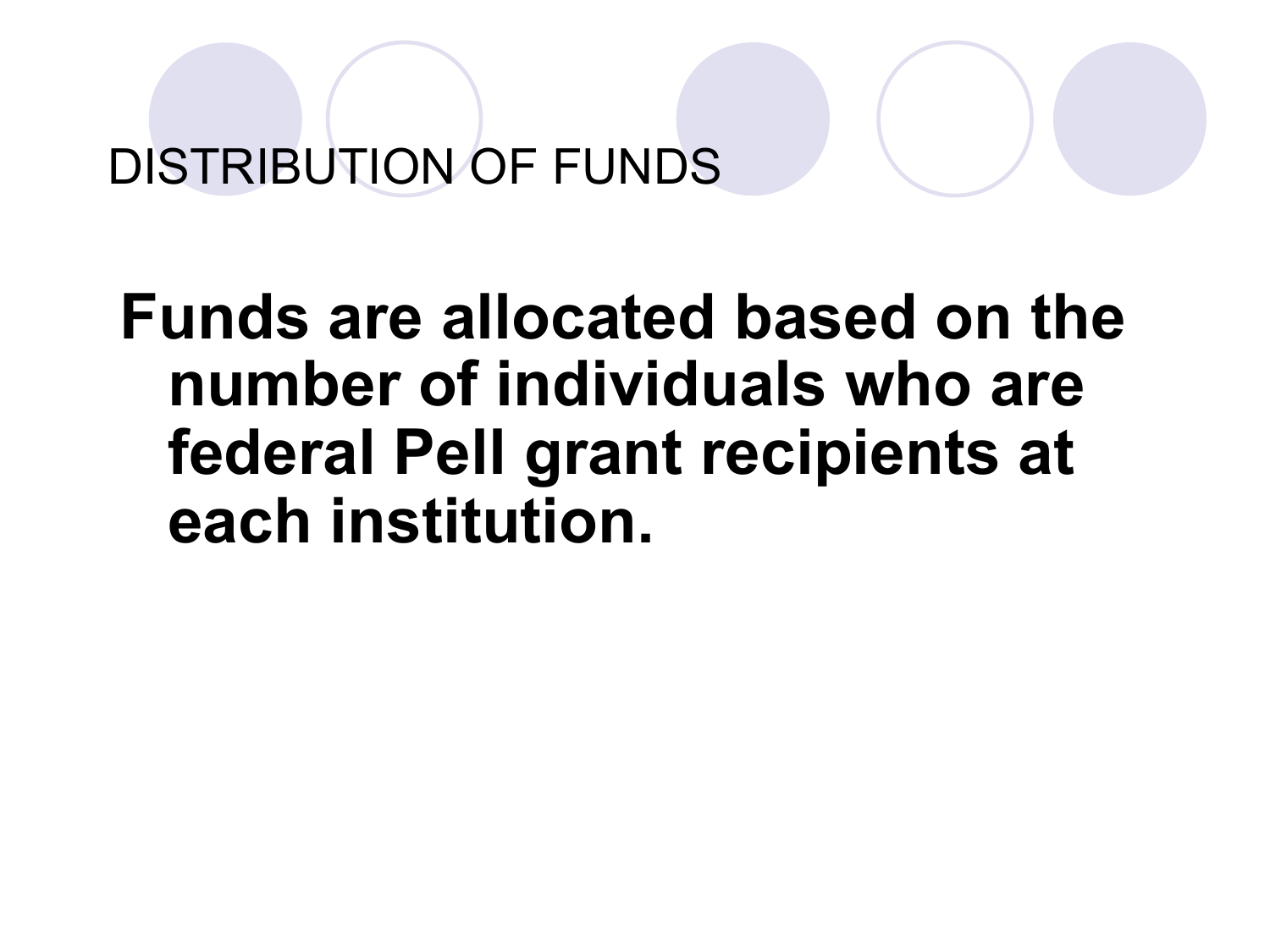## Variance

- Within any Perkins budget line-item the college can over-spend within 5%.
- Expected expenditures more than 5% over budget will require either an amendment (in advance of liquidation) or payment from non-Perkins funds.
- **Totals by class (personnel or other operating)** may not exceed budget.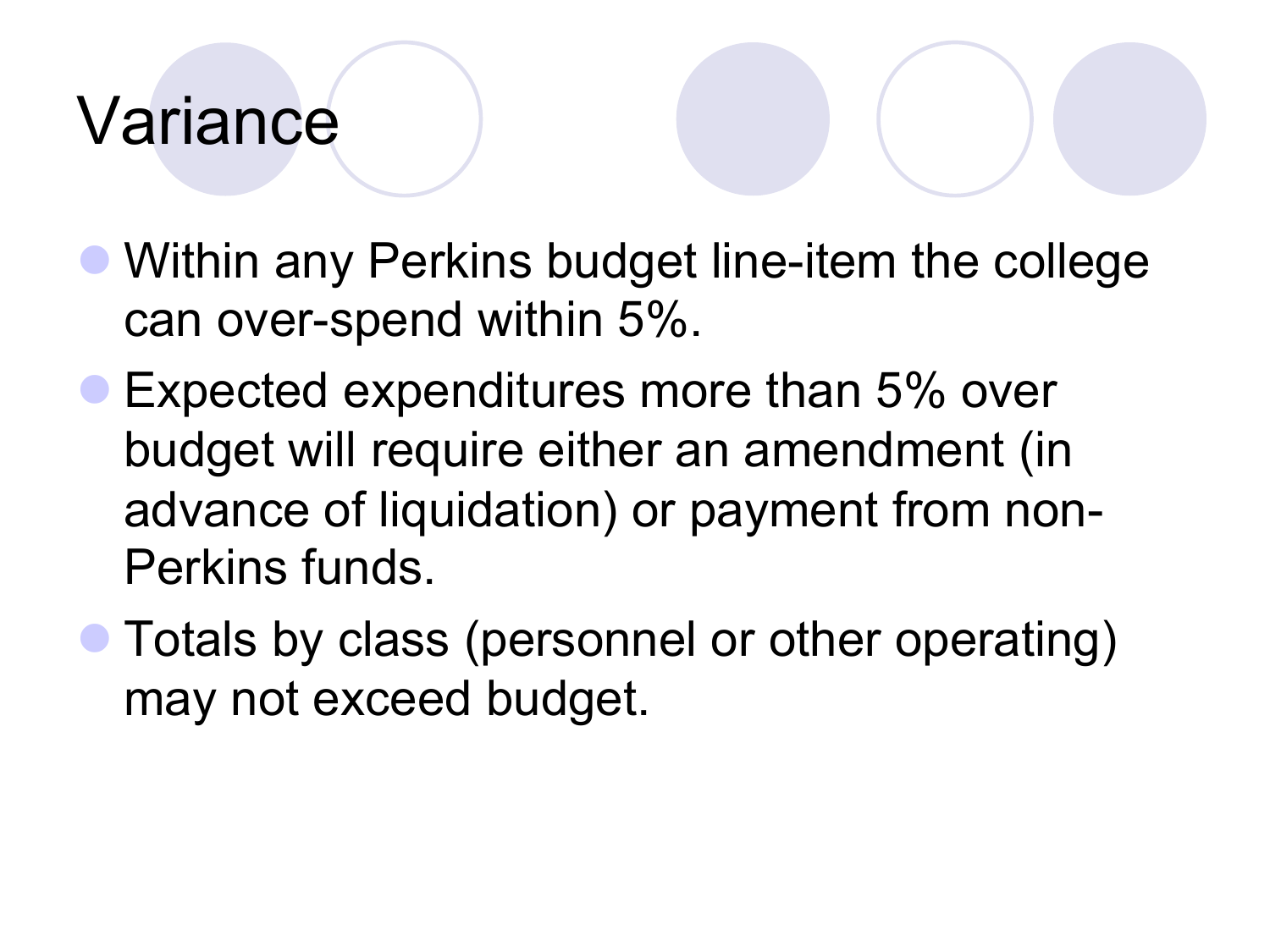#### Amendment Procedure

- Revisions are made in the Perkins software.
- An official (vague) amendment request letter from your President is mailed to Randy Dean.
- A p4data.mdb file and any New Position Request forms are e-mailed to  $\alpha$  rdean@tcsg.edu>.
- Amendment approval letter with copy of budget from Randy will be mailed to President, Perkins contact, and VPAS.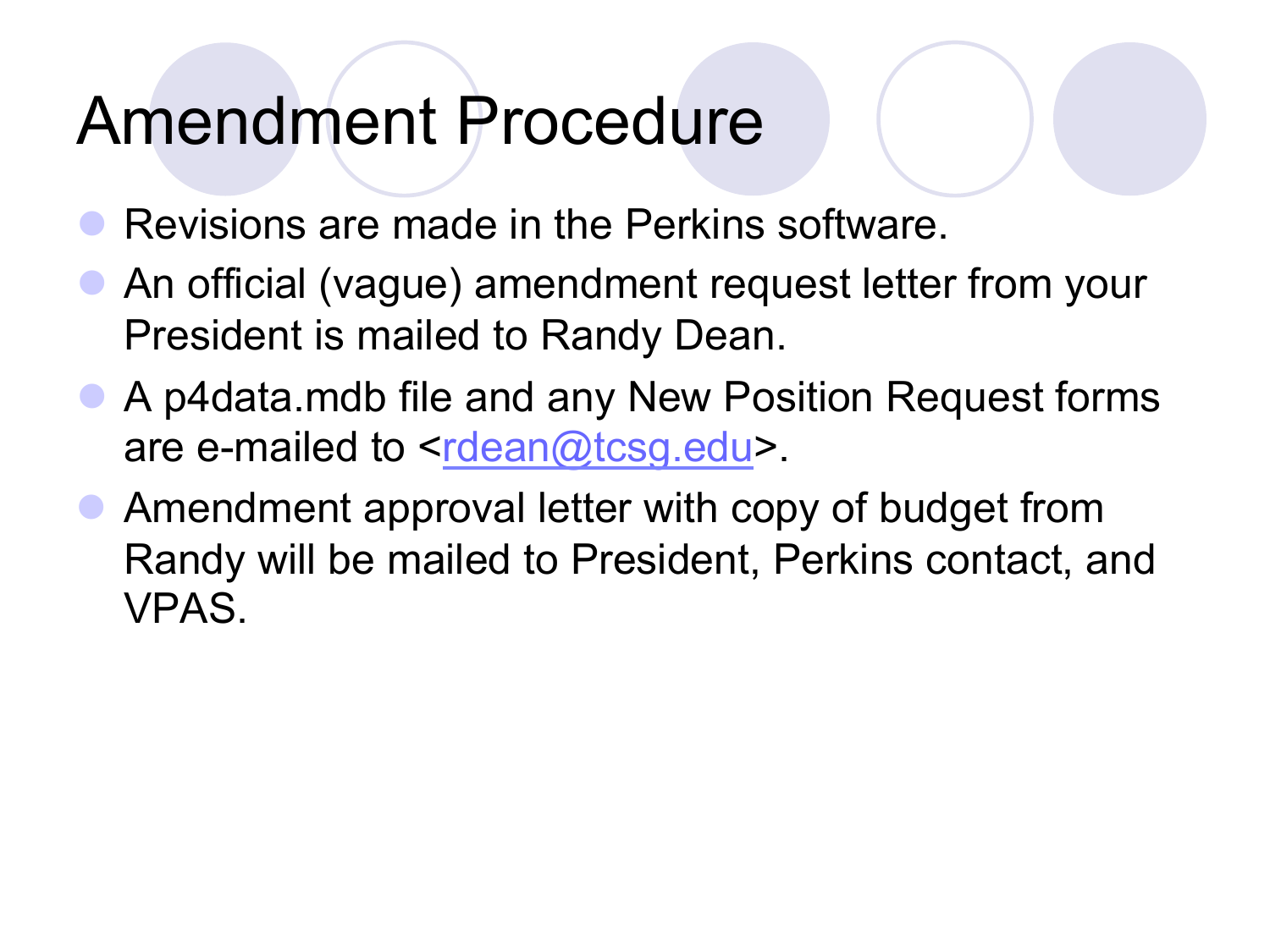# Grant Year

- **Obligations must be made from July 1** to the next June 30.
- **Obligations must be liquidated within** 90 days.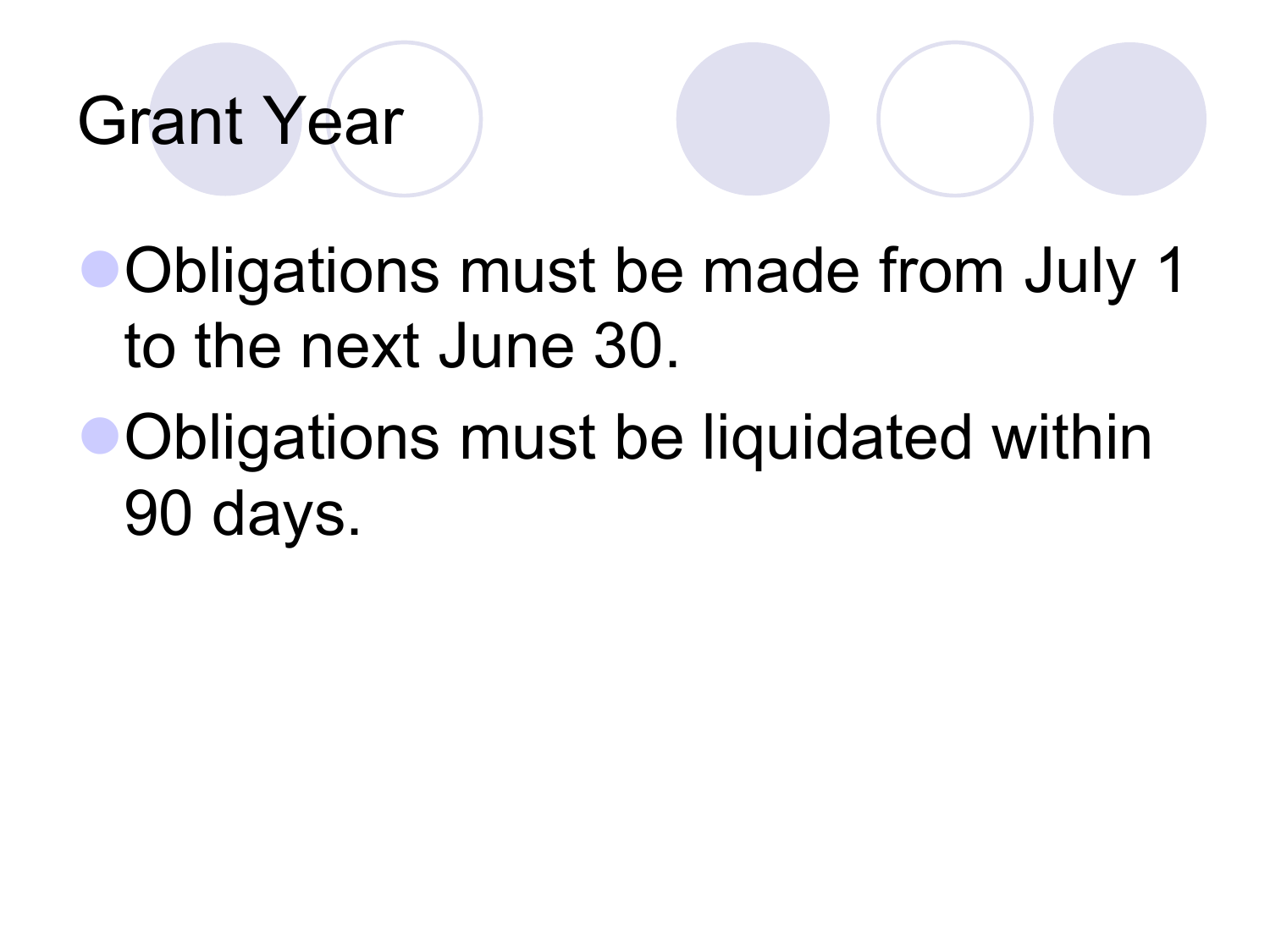## Personnel Reporting

• All positions paid for (in part or in full) from federal funds must be backed up with a Personnel Activity Report.

**• Two types: Semi-annual Certifications** and Time and Effort Reports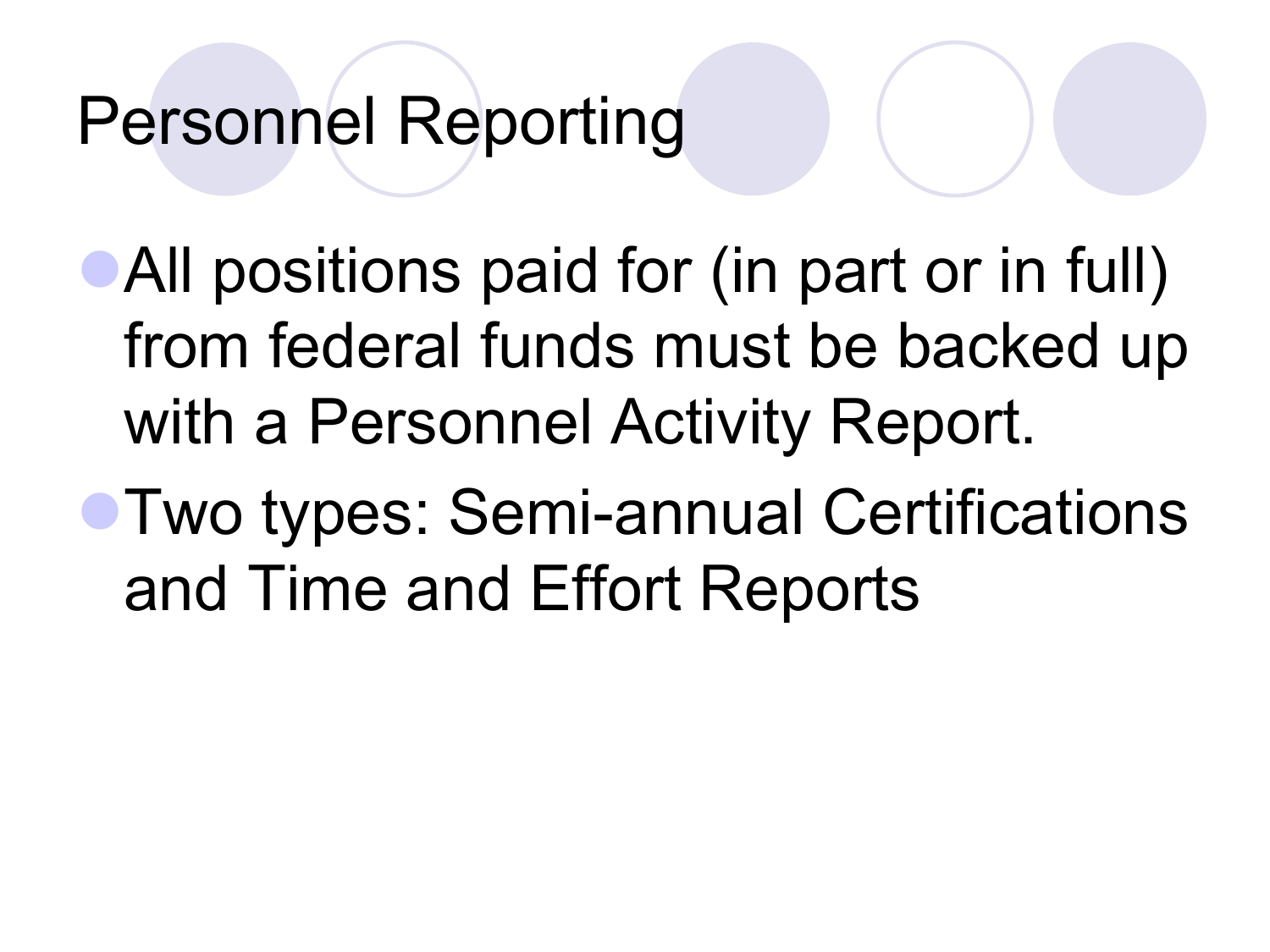## Semi-annual Certification

- If a position only deals with one cost objective, then Semi-annual Certification needs to be done twice a year.
- **This is determined by the nature of the** tasks, rather than how the position is being funded.
- **Example If all tasks are Perkins**eligible, direct-student-involvement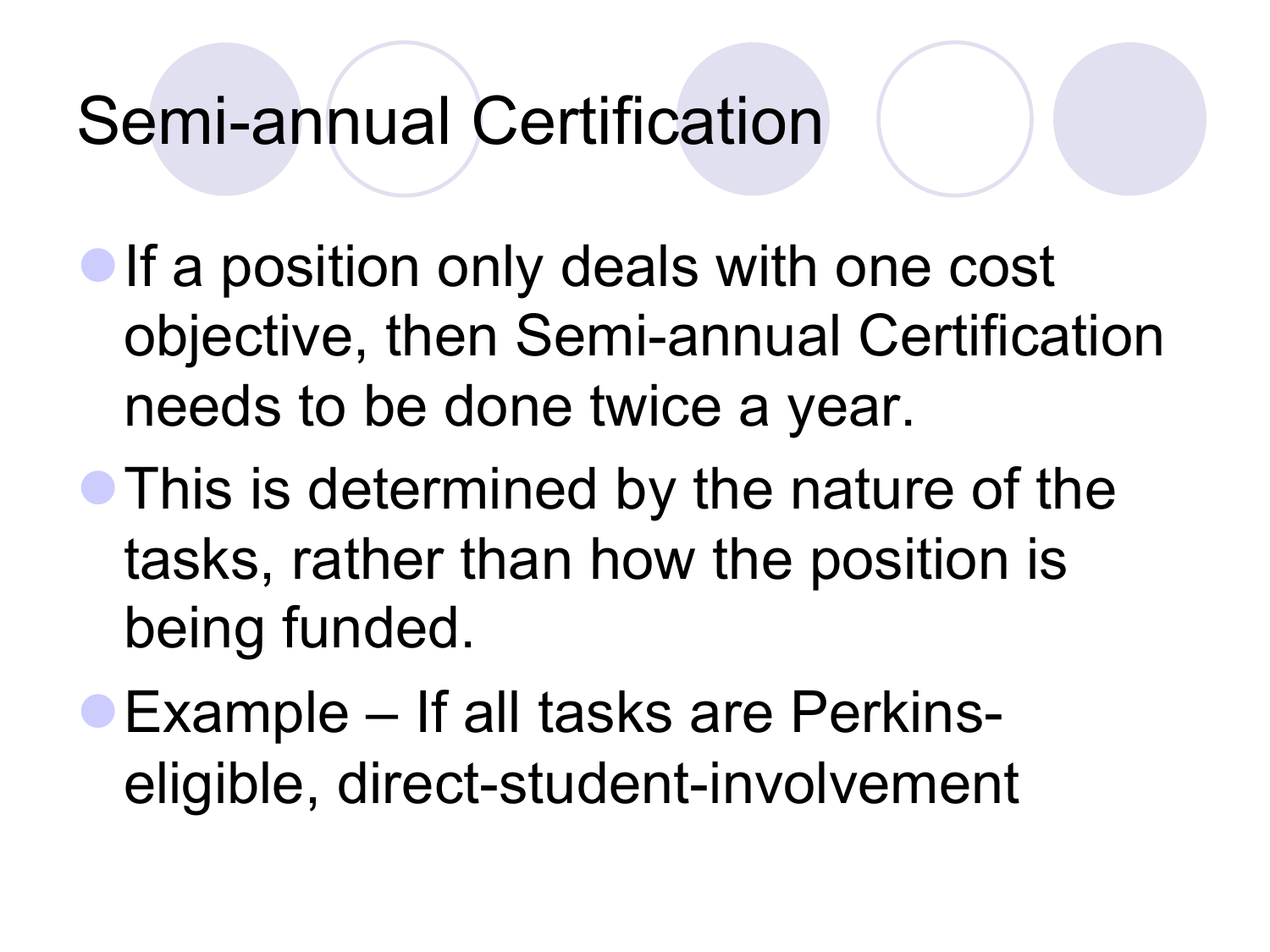#### Time and Effort Reports

- **If some tasks not Perkins eligible, or if** some percentage admin (not 0 or 100%), then monthly Time and Effort Reports must be submitted.
- **This is a summary of what happened** after-the-fact. It should be realistic, and is expected to vary from month to month.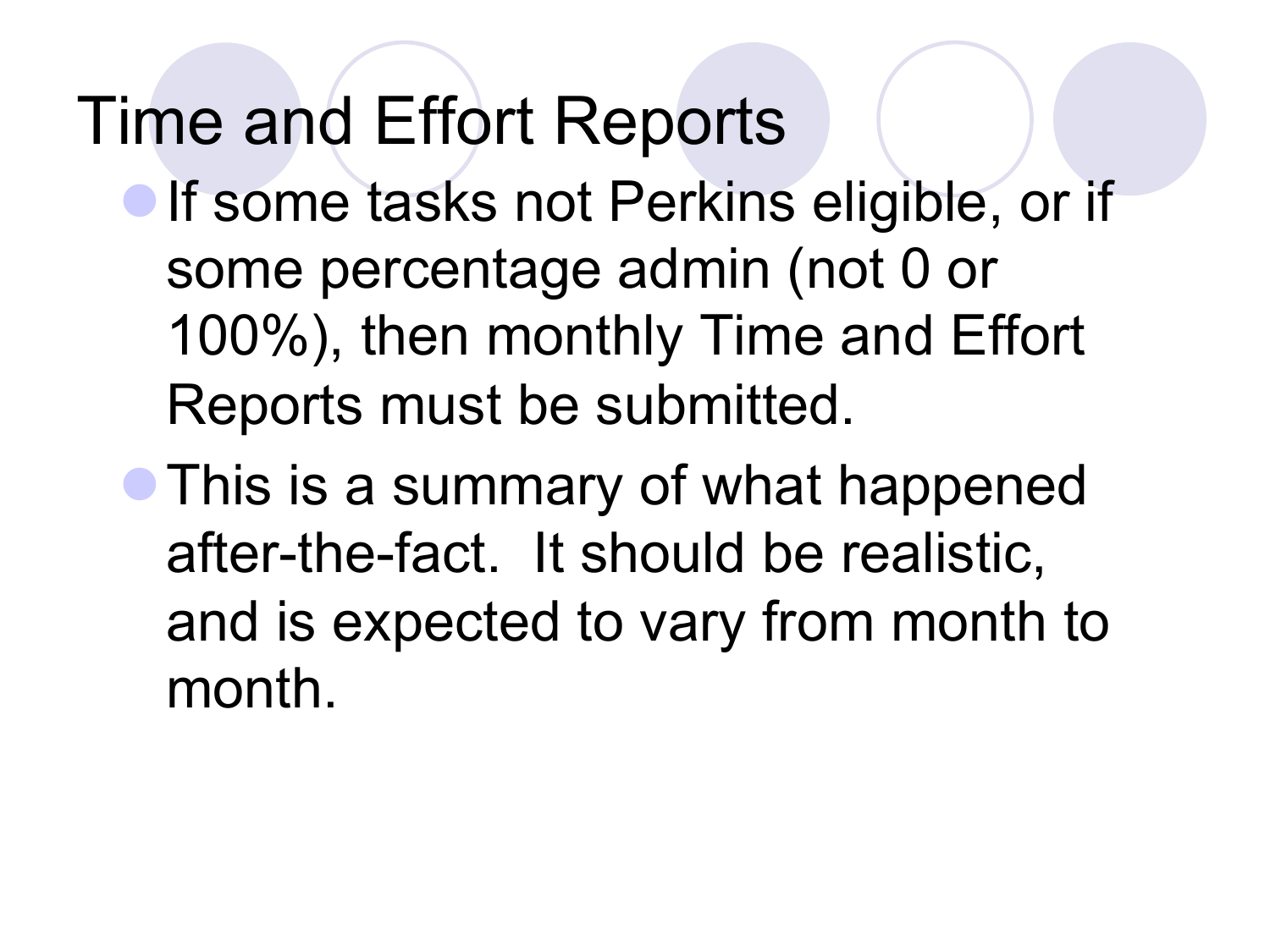## Quarterly Reconciliation

- Time and Effort Reports should be compared quarterly against Perkins budget.
- If there is a greater than 10% deviation, you must amend your Perkins budget.
- **You can always pay Perkins-eligible tasks from** non-Perkins funds, but not the other way around.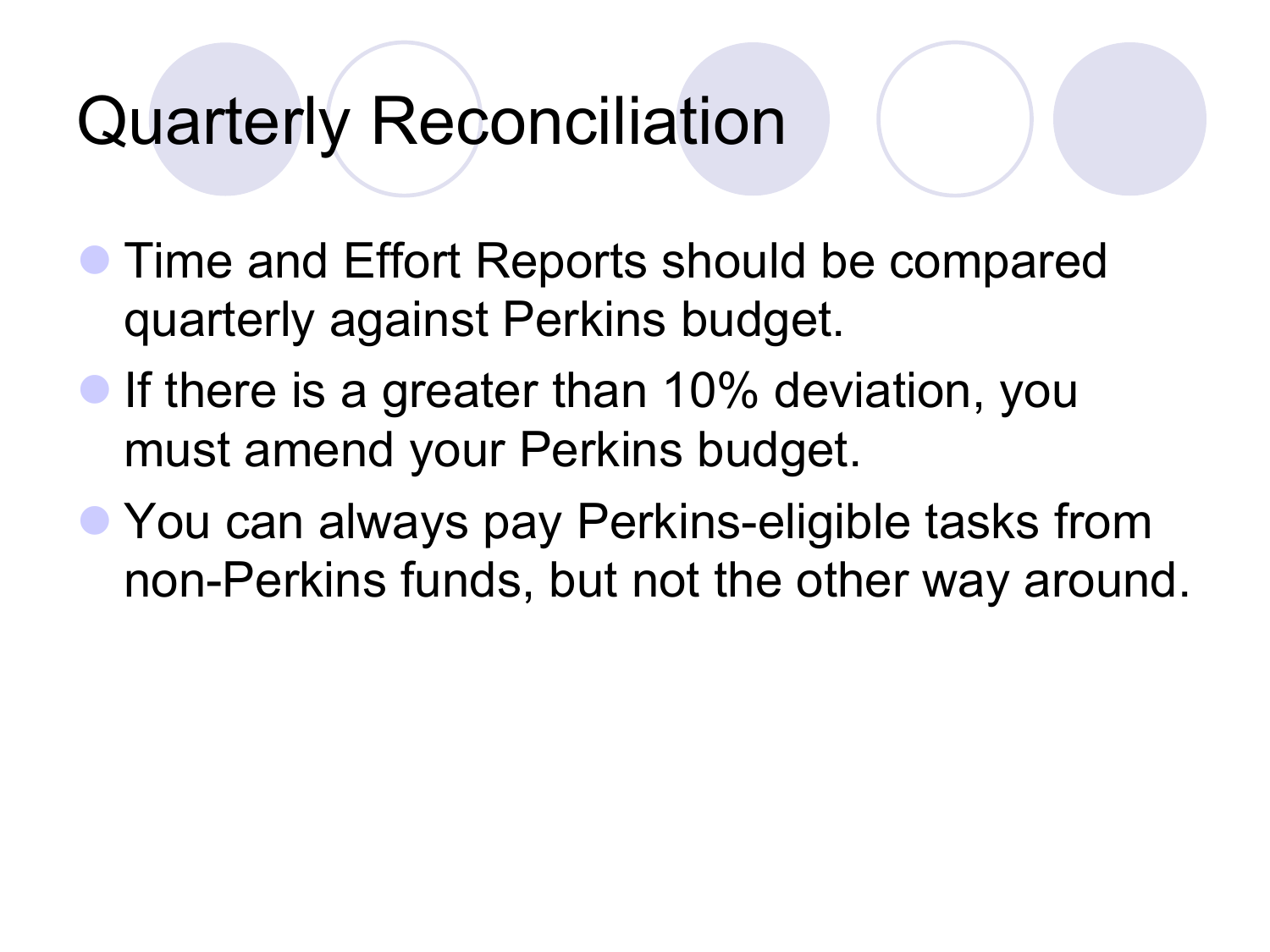#### End-of-year Reconciliation

- At the end of the year, any discrepancy of 5% or greater must be resolved by a budget amendment.
- **All Time and Effort Reports and Semi**annual Certifications must be backed up by some source evidence.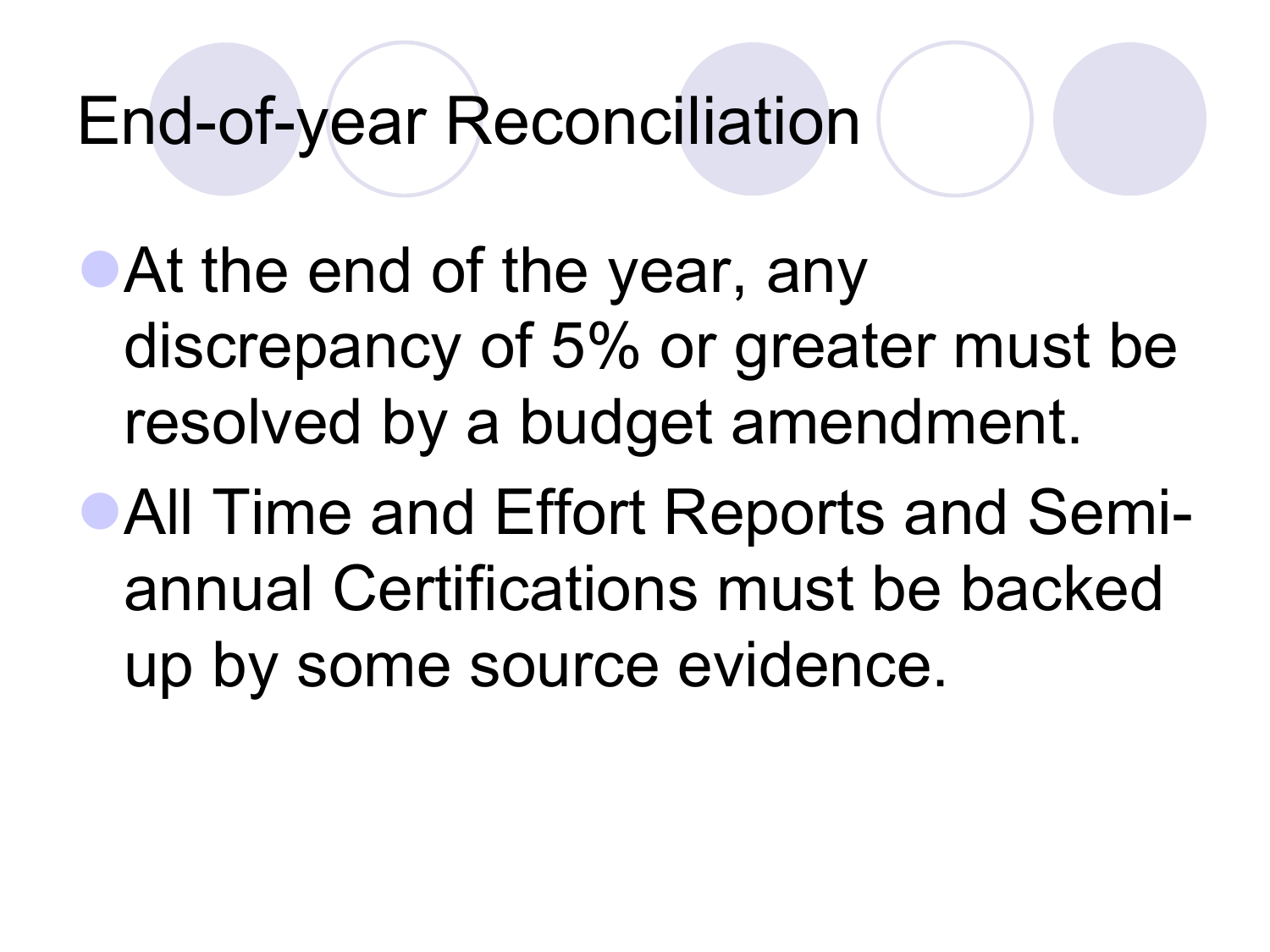

Remember, if your college misses 90% of the benchmark on the same measure for three years, your college will be sanctioned.